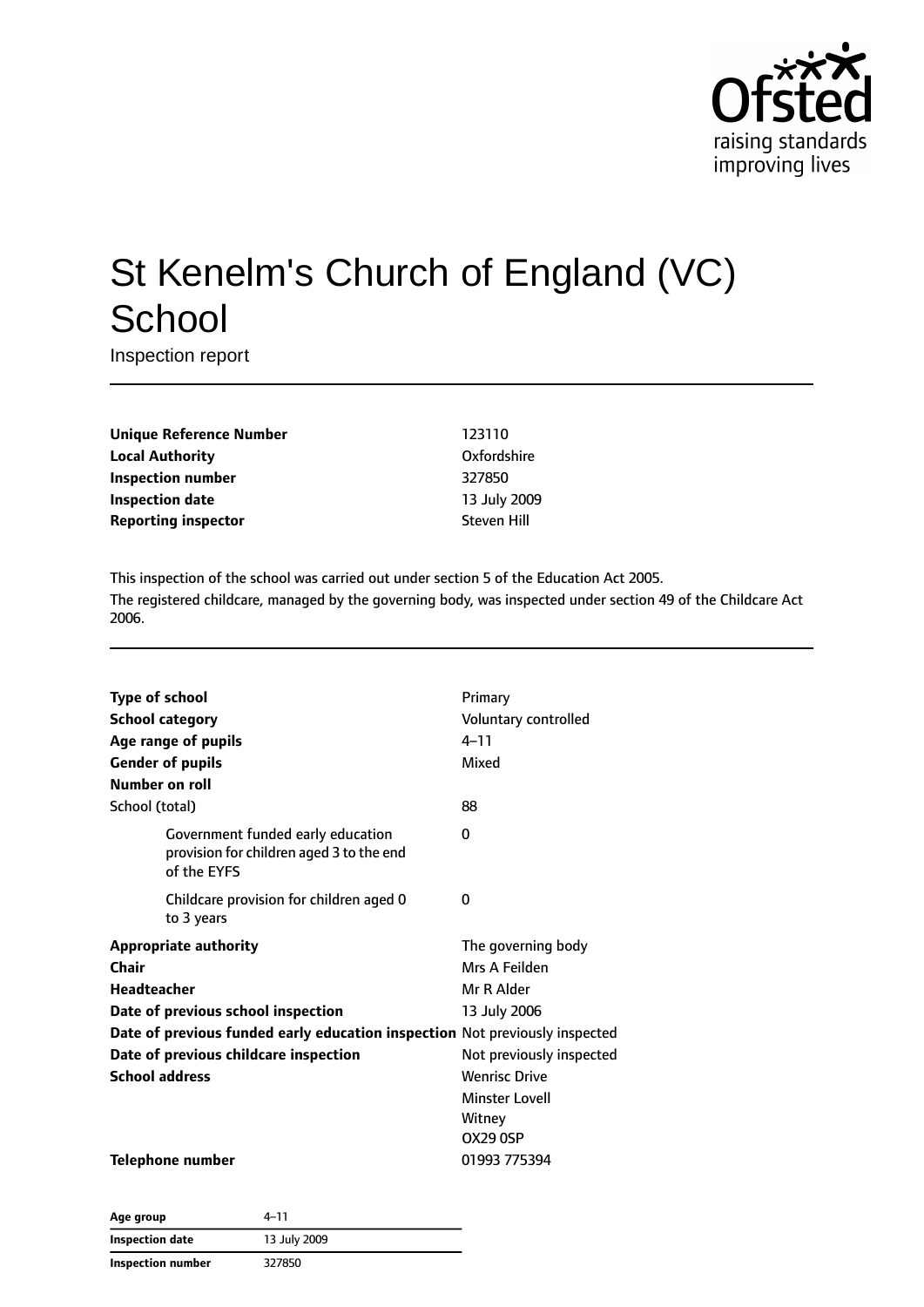**Fax number** 01993 775394

| Age group         | 4-11         |
|-------------------|--------------|
| Inspection date   | 13 July 2009 |
| Inspection number | 327850       |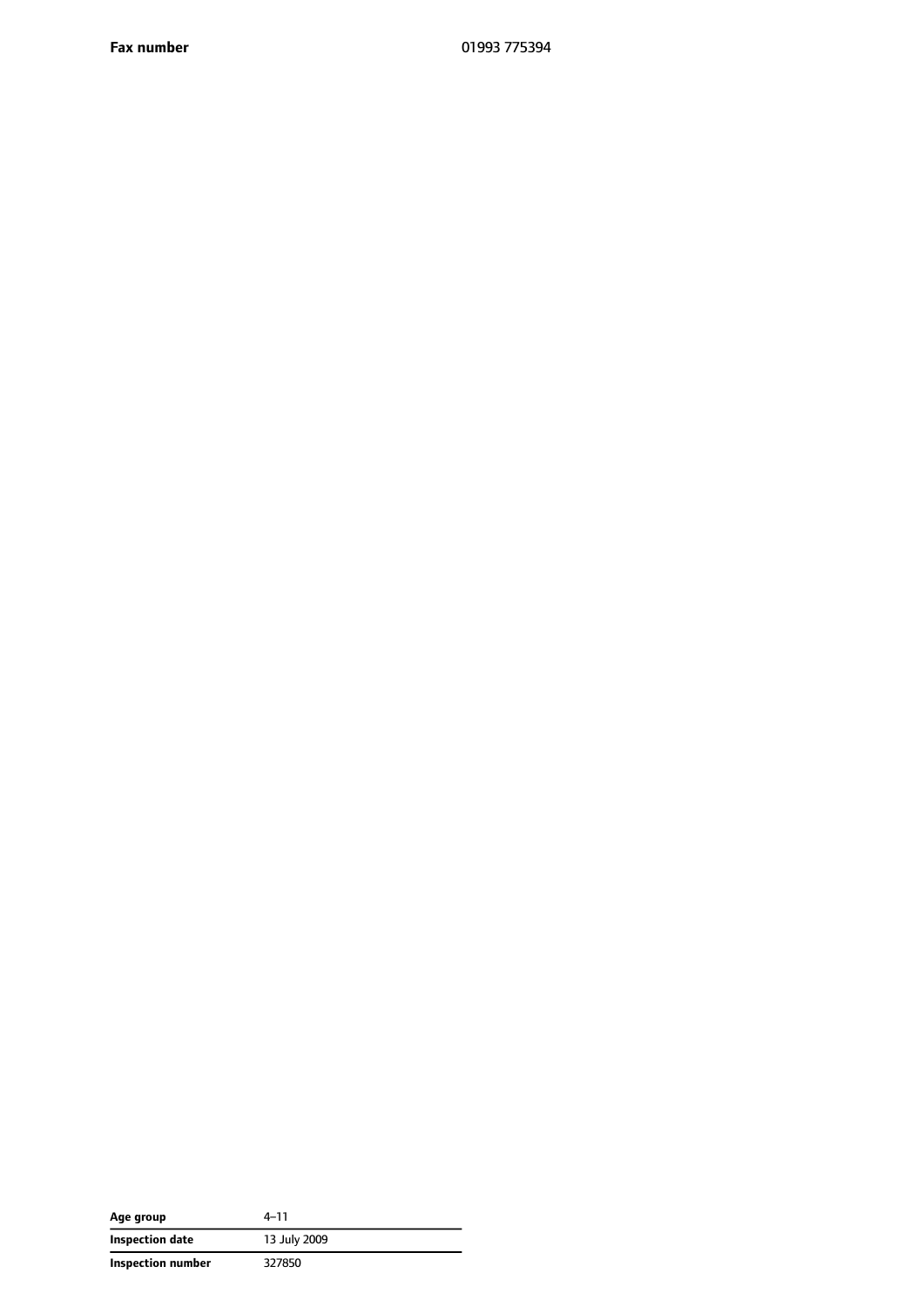.

<sup>©</sup> Crown copyright 2009

Website: www.ofsted.gov.uk

This document may be reproduced in whole or in part for non-commercial educational purposes, provided that the information quoted is reproduced without adaptation and the source and date of publication are stated.

Further copies of this report are obtainable from the school. Under the Education Act 2005, the school must provide a copy of this report free of charge to certain categories of people. A charge not exceeding the full cost of reproduction may be made for any other copies supplied.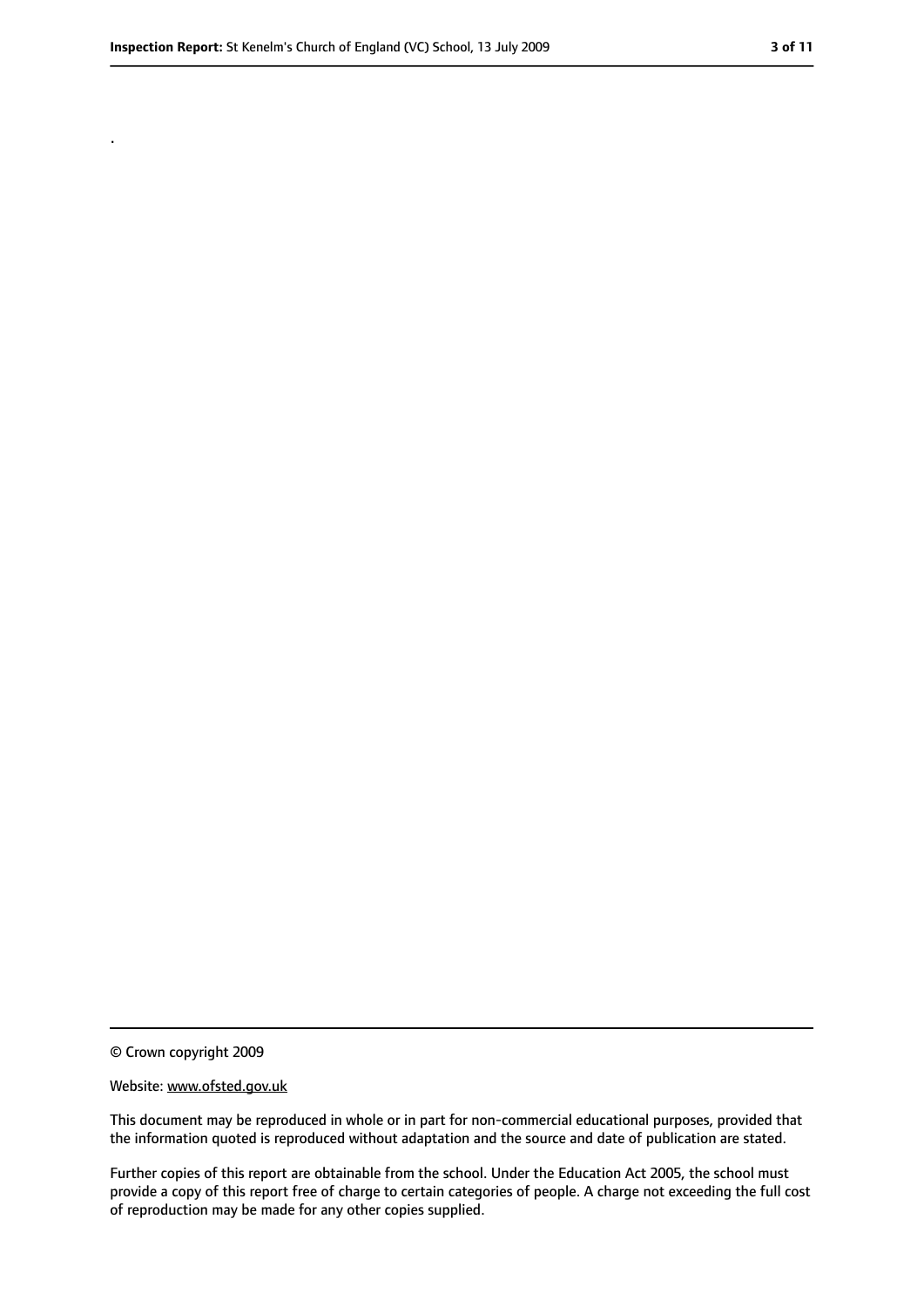## **Introduction**

The inspection was carried out by two Additional Inspectors. The inspectors evaluated the overall effectiveness of the school and investigated the following issues:

- the extent to which the school has dealt with the weaknesses in information and communication technology (ICT) identified at the last inspection
- how well the school is promoting community cohesion, particularly beyond the local area
- the effectiveness of subject leaders in developing provision in their areas of responsibility.

Evidence was gathered from:

- observations of lessons and break-times, and examples of pupils' work
- discussions with staff, pupils and governors
- examination of the school's documentation, particularly the tracking of pupils' progress
- parents' views, as expressed in questionnaires.

Other aspects of the school's work were not investigated in detail, but inspectors found no evidence to suggest that the school's own assessments, as given in its self-evaluation, were not justified, and these have been included where appropriate in this report.

### **Description of the school**

This is a small village primary school, which provides for Reception-aged children in the Early Years Foundation Stage in a dedicated class, and for older pupils in three mixed-age classes. The vast majority of pupils are of White British origin and all speak English as their mother tongue. There is a considerable minority of pupils of Traveller heritage on roll at any one time. Mobility is low, apart from within the Traveller community. The proportion of pupils with learning difficulties and/or disabilities is average. Their most common problems are moderate learning or speech and language difficulties. There is a playgroup on site which is managed privately. This was inspected and reported upon separately.

#### **Key for inspection grades**

| Grade 1 | Outstanding  |
|---------|--------------|
| Grade 2 | Good         |
| Grade 3 | Satisfactory |
| Grade 4 | Inadequate   |
|         |              |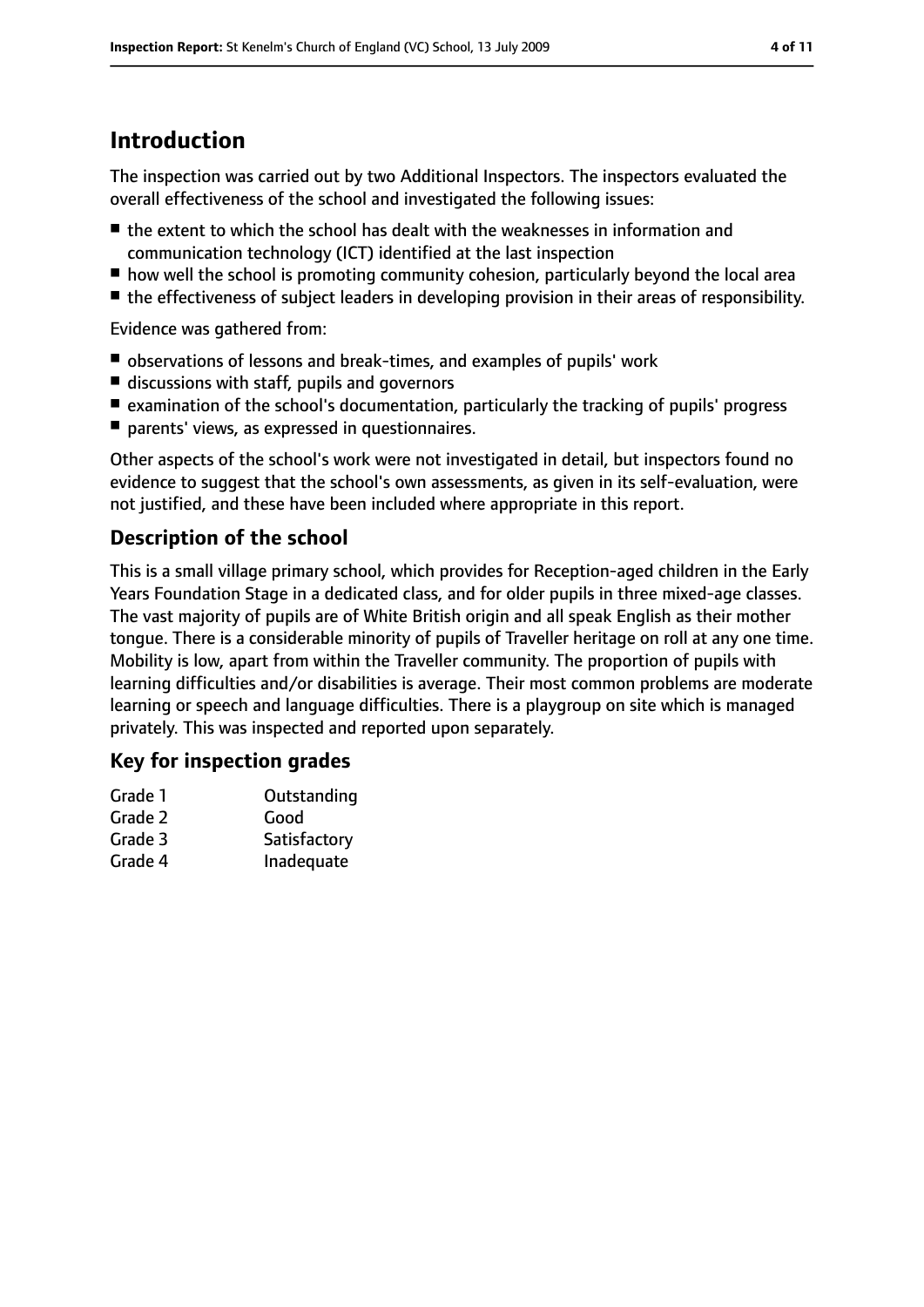## **Overall effectiveness of the school**

#### **Grade: 2**

This is a good school where pupils thoroughly enjoy learning. Children get off to an excellent start in the Reception class, and build on this well throughout the school. Pupils' achievement is good and their personal development is outstanding.

Children's standards when they start in Reception are variable, but are generally average or a little below average. Progress across the school is good and standards by the end of Key Stage 2 are consistently above and, sometimes, well above average. Pupils who have learning difficulties do exceptionally well, so that almost all pupils reach the nationally expected standards by the end of Year 6. As is often the case with small cohorts, there are variations in standards from year to year. For example, in 2008, standards were particularly high in English. In 2009, national assessment results are highest in mathematics, but overall results remain well above average year on year. Progress in reading is exceptionally good, with consistently high standards achieved.

Pupils get on extremely well with each other and their behaviour is excellent, both in lessons and around the school. They report that there is 'very little bullying and everyone gets on well with most people'. They are very confident that any issues that arise will be dealt with by staff, and that anything serious will be sorted out extremely quickly by the headteacher. Pupils' spiritual, moral, social and cultural development is excellent. Boys and girls play and work together happily regardless of their background. Their very positive attitudes make a major contribution to the school as a thriving, harmonious community. They have a very good understanding of right and wrong, and are sensitive to the feelings and beliefs of others. The Traveller pupils are extremely well integrated into the school socially, and make the same good progress in lessons as their classmates. Pupils understand about a wide range of cultures, and this is exemplified by some high-quality art work based on African themes. However, some opportunities to celebrate the culture of the Traveller pupils on roll are missed. Pupils have a very thorough understanding of keeping themselves safe and healthy. They work extremely hard, are keen to succeed and take pride in working independently when required. Their very good basic skills and excellent social skills mean that they are outstandingly well prepared for their future lives, in school and beyond.

A key to the school's success is the outstanding care, support and guidance provided to pupils as individuals. Parents are overwhelmingly positive about the work of the school and how their children are cared for. The very thorough tracking of pupils' progress means that any individual who starts to fall behind is quickly identified and given extra help. This process is supported by teachers' extremely thorough understanding of pupils' social and emotional needs, and by close liaison with their parents and carers. The result is that the extra help provided is very effective in making sure that all pupils achieve well. The skilled support staff make a strong contribution to the progress of pupils with learning difficulties, who, as a result, do particularly well. Pupils are very clear about how they are doing academically, and teachers make sure they know what they need to do to succeed. This is exemplified by the high quality of marking seen in the books of older pupils. The tracking of progress now extends to ICT, an improvement since the last inspection.

Consistently good teaching underpins pupils' positive attitudes and good progress. Pupils explained that the best things about the school included 'nice teachers' who 'encourage you to get on with your work'. Teachers make lessons interesting, often enhancing explanations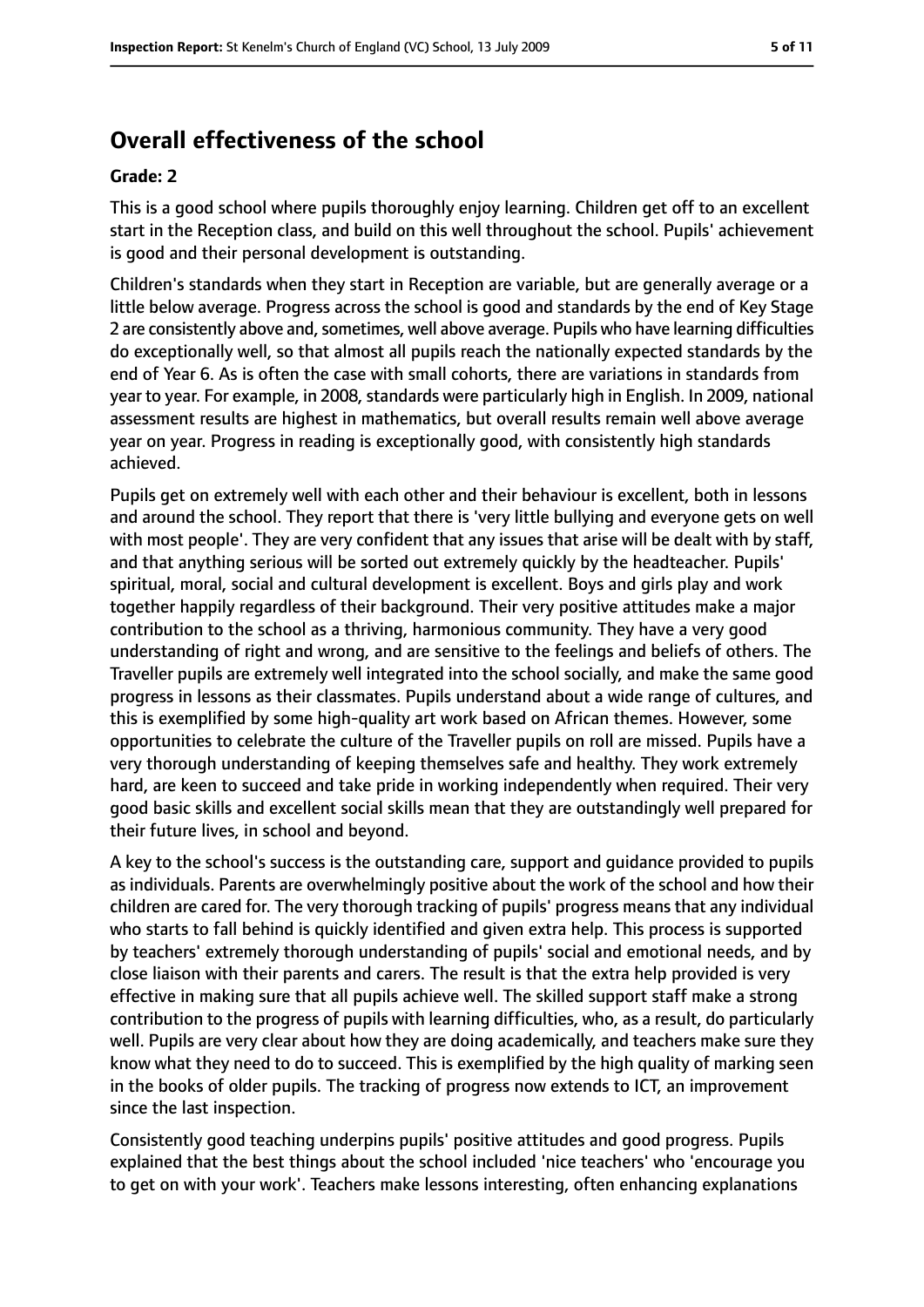by using the interactive whiteboards. Work is carefully matched to pupils' different needs, so that they get tasks that are appropriately challenging. Very positive relationships, clear expectations and well-established routines mean that lessons are orderly and pupils learn at a good pace. Pupils listen carefully and patiently to their teachers and to each other, and show very high levels of concentration.

The school provides a good curriculum, with some outstanding elements. Excellent use of the locality, such as visits around the village, and a wide range of visitors to school greatly enhance pupils' enjoyment and achievement. ICT is now a major strength of the curriculum, and is used well to enhance learning in a wide variety of subjects. The regular, routine use of word processing for writing is particularly strong. Pupils have very good opportunities to undertake individual research projects, which they greatly enjoy, such as Year 6 pupils' investigations of individual cities as part of their study of settlements. The school has made a sound start this year in introducing the teaching of French at Key Stage 2. However, the headteacher has identified that pupils are not yet making consistently good progress, as sessions are sometimes missed. Similarly, staff have identified that there is an imbalance in science work for older pupils, with not enough time given to investigative work.

Good leadership and management have driven the school's improvement since the last inspection. It has consolidated and built on its strengths and addressed weaknesses well. The excellent educational direction provided by the headteacher is backed up by strong teamwork from all staff. Outstanding systems are in place to monitor outcomes for pupils individually and as groups, and to tackle issues. Very challenging targets are set, and the staff work hard to help pupils meet them. For example, clear plans are in place to address a relative weakness that has been identified in the writing skills of the current Year 5 pupils. Regular and rigorous monitoring of teaching has enabled clear feedback to be given to colleagues to help them refine their practice, ensuring greater consistency in pupils' progress. The school assesses its performance well in order to improve provision. The influence of the subject leaders has been increased over the past year. A greater involvement in monitoring has enabled them to support colleagues better and to make improvements in provision.

The promotion of community cohesion is good. However, staff have identified that, despite excellent provision within the school and the village, there are gaps in how this is addressed in the context of the variety of communities in the wider United Kingdom and globally. Governors support the school enthusiastically, have a good understanding of itsstrengths and weaknesses, and are well able to hold it to account for its performance.

## **Effectiveness of the Early Years Foundation Stage**

#### **Grade: 1**

Children thoroughly enjoy their time in Reception, and close links with the play group help ensure that they settle quickly and happily into school. The adults are skilled in ensuring that all children, including those from the Traveller community and those with learning difficulties, are fully involved in all aspects of learning. Excellent provision to support children's welfare means that their personal development and well-being are outstanding. Adults seize on any opportunitiesto enhance children'ssocial development. For example, the story of The Rainbow Fish was used sensitively to encourage them to think about friendship and caring about others. Children make good progress in their learning because of good teaching and the provision of an exciting and stimulating range of activities. A wide range of visits and visitors contribute to children's enjoyment and understanding. Good use is made of the high-quality outdoor area. The provision is extremely well led and managed, with adults working as a very effective team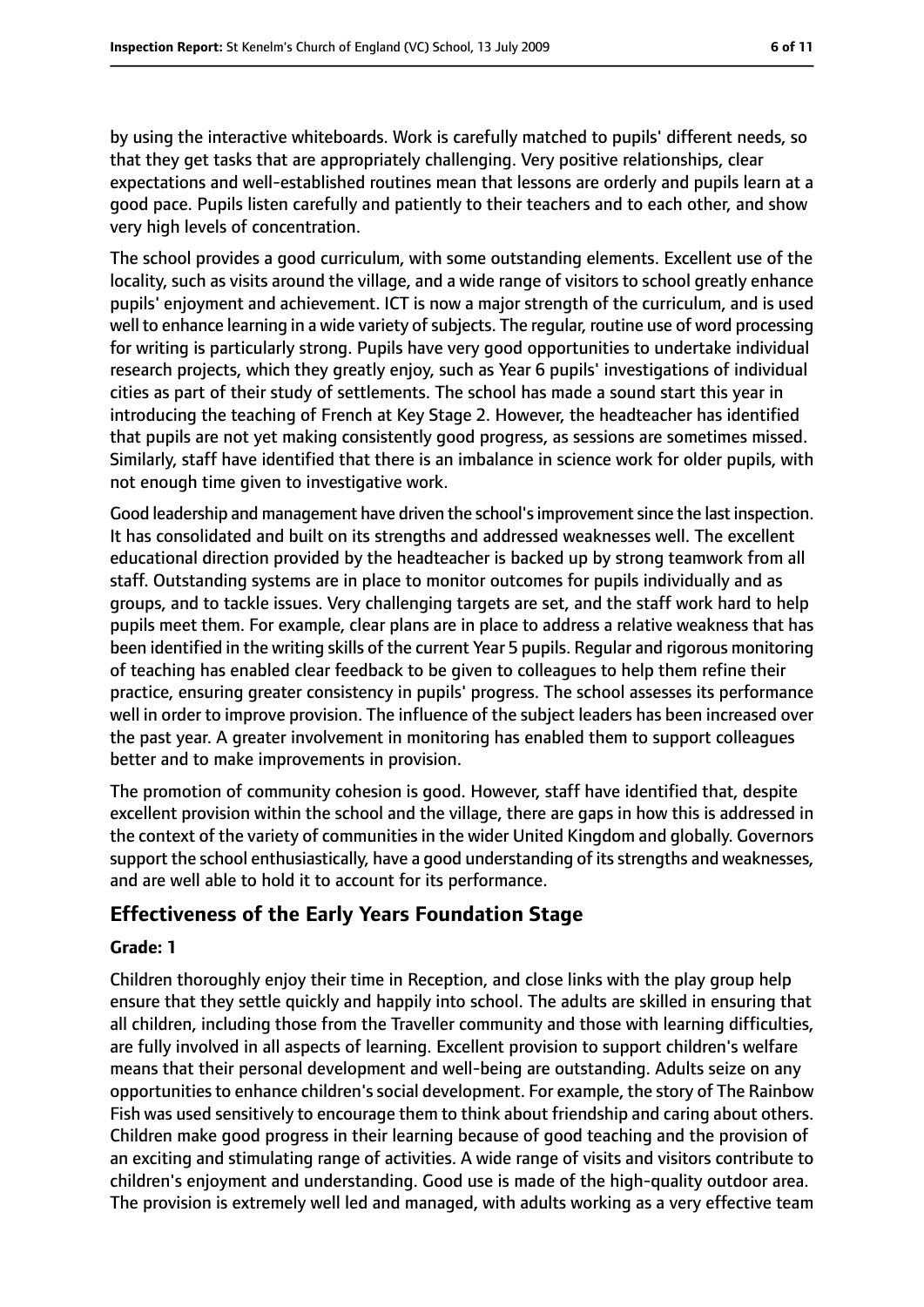in making high-quality assessments of children's needs and planning work that challenges, interests and enthuses them. The Reception class prepares children exceptionally well for their future education.

## **What the school should do to improve further**

- Improve the curriculum by consolidating the teaching of French and by giving older pupils more opportunities for investigative work in science.
- Extend pupils' understanding of the wide range of communities nationally and internationally, including celebration of the culture of its own pupils of Traveller heritage.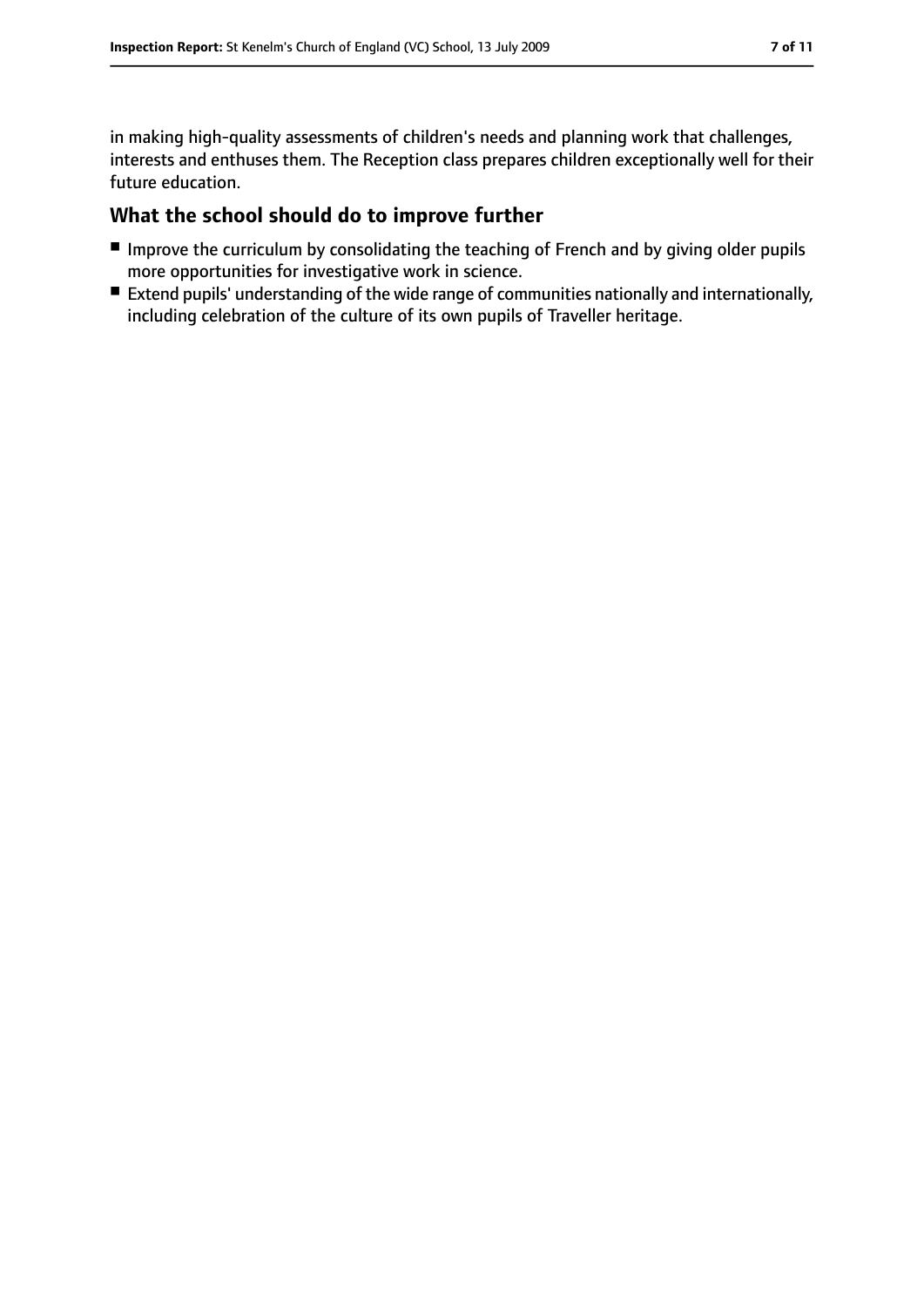**Any complaints about the inspection or the report should be made following the procedures set out in the guidance 'Complaints about school inspection', which is available from Ofsted's website: www.ofsted.gov.uk.**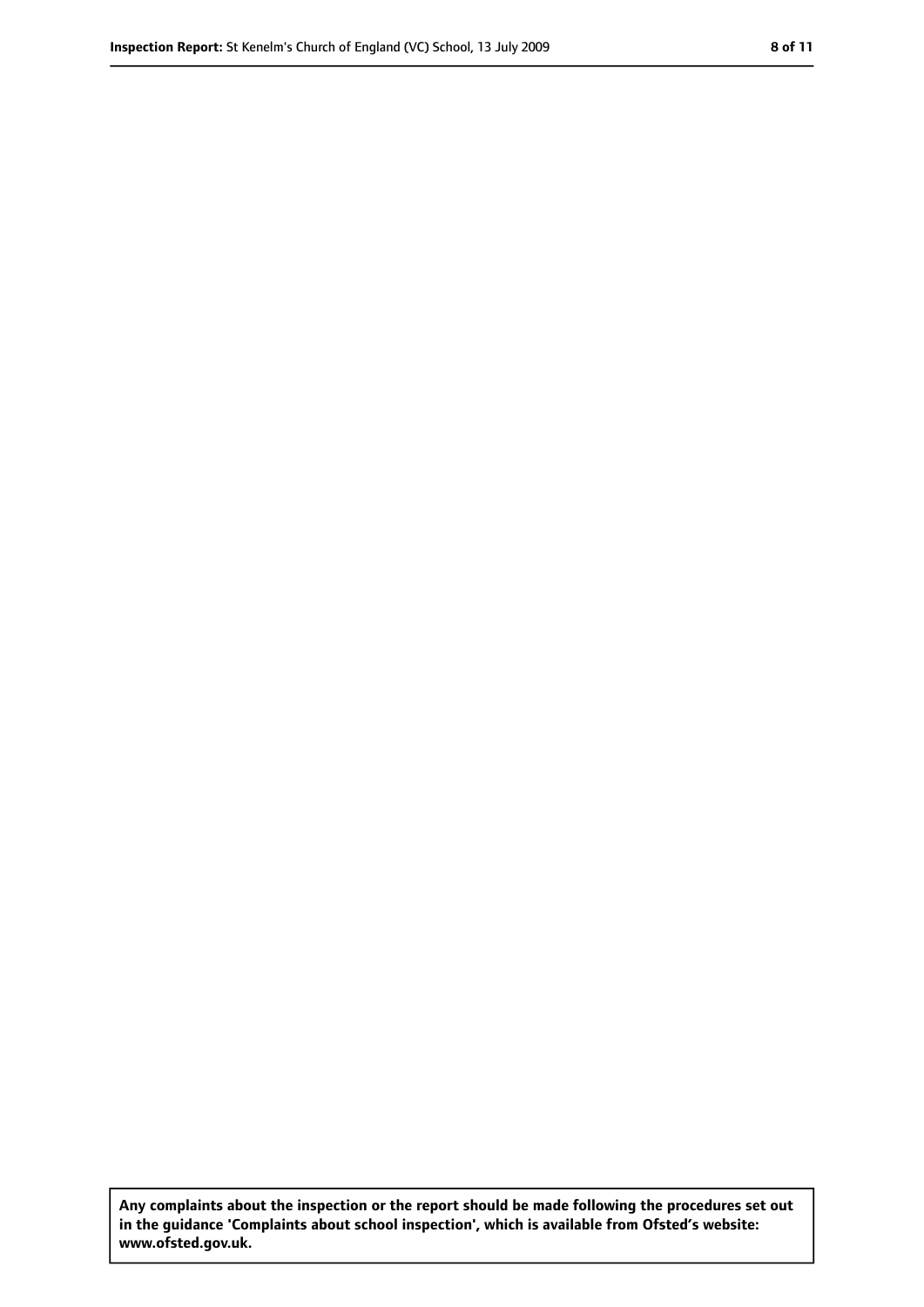## **Inspection judgements**

| Key to judgements: grade 1 is outstanding, grade 2 good, grade 3 satisfactory, and | <b>School</b> |
|------------------------------------------------------------------------------------|---------------|
| arade 4 inadequate                                                                 | Overall       |

## **Overall effectiveness**

| How effective, efficient and inclusive is the provision of<br>education, integrated care and any extended services in meeting the<br>needs of learners? |     |
|---------------------------------------------------------------------------------------------------------------------------------------------------------|-----|
| Effective steps have been taken to promote improvement since the last<br>inspection                                                                     | Yes |
| How well does the school work in partnership with others to promote learners'<br>well being?                                                            |     |
| The capacity to make any necessary improvements                                                                                                         |     |

## **Effectiveness of the Early Years Foundation Stage**

| How effective is the provision in meeting the needs of children in the<br><b>EYFS?</b>       |  |
|----------------------------------------------------------------------------------------------|--|
| How well do children in the EYFS achieve?                                                    |  |
| How good are the overall personal development and well-being of the children<br>in the EYFS? |  |
| How effectively are children in the EYFS helped to learn and develop?                        |  |
| How effectively is the welfare of children in the EYFS promoted?                             |  |
| How effectively is provision in the EYFS led and managed?                                    |  |

## **Achievement and standards**

| How well do learners achieve?                                                                               |  |
|-------------------------------------------------------------------------------------------------------------|--|
| The standards <sup>1</sup> reached by learners                                                              |  |
| How well learners make progress, taking account of any significant variations<br>between groups of learners |  |
| How well learners with learning difficulties and/or disabilities make progress                              |  |

<sup>&</sup>lt;sup>1</sup>Grade 1 - Exceptionally and consistently high; Grade 2 - Generally above average with none significantly below average; Grade 3 - Broadly average to below average; Grade 4 - Exceptionally low.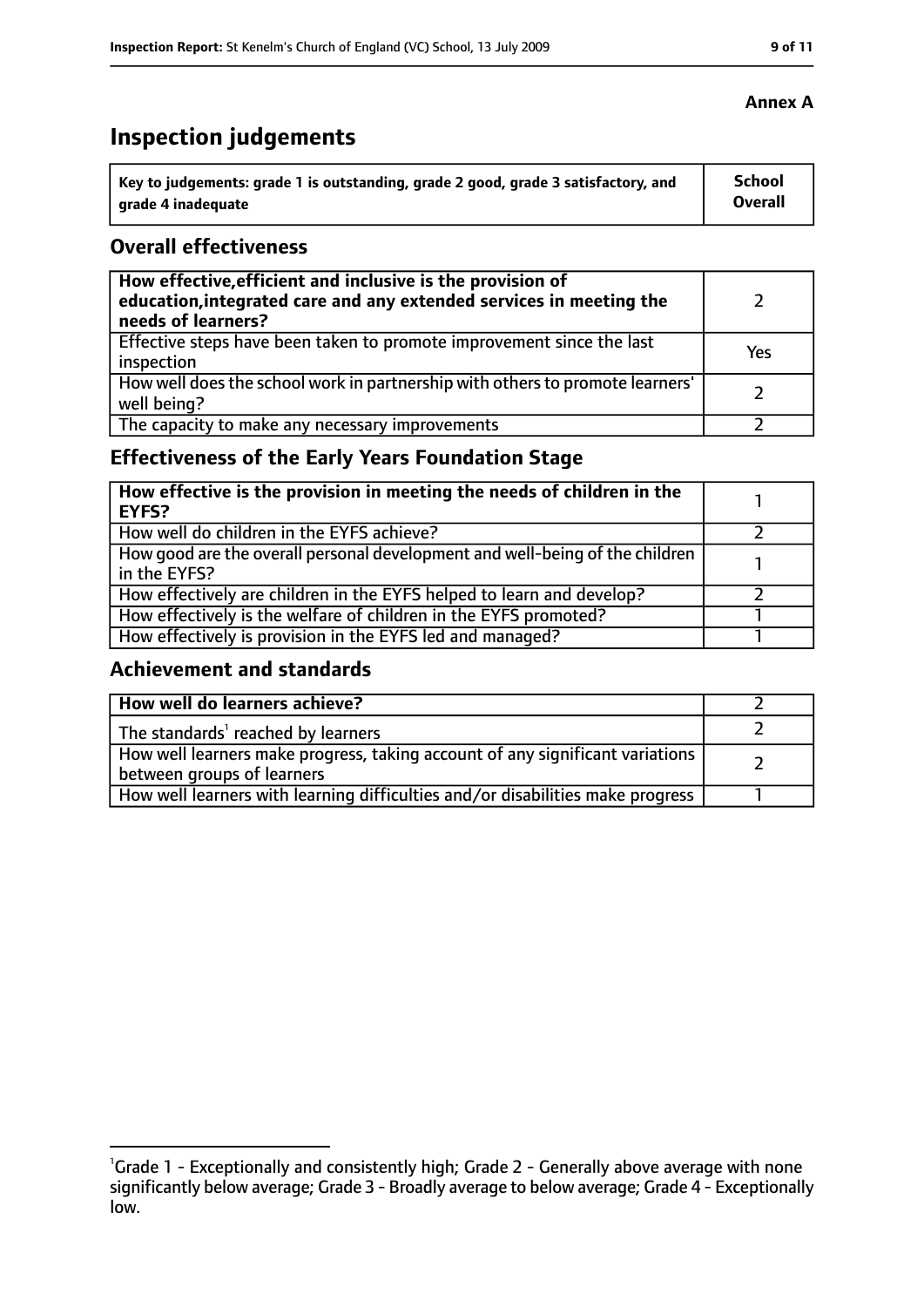## **Personal development and well-being**

| How good are the overall personal development and well-being of the<br>learners?                                 |  |
|------------------------------------------------------------------------------------------------------------------|--|
| The extent of learners' spiritual, moral, social and cultural development                                        |  |
| The extent to which learners adopt healthy lifestyles                                                            |  |
| The extent to which learners adopt safe practices                                                                |  |
| The extent to which learners enjoy their education                                                               |  |
| The attendance of learners                                                                                       |  |
| The behaviour of learners                                                                                        |  |
| The extent to which learners make a positive contribution to the community                                       |  |
| How well learners develop workplace and other skills that will contribute to<br>their future economic well-being |  |

## **The quality of provision**

| How effective are teaching and learning in meeting the full range of<br>learners' needs?              |  |
|-------------------------------------------------------------------------------------------------------|--|
| How well do the curriculum and other activities meet the range of needs and<br>interests of learners? |  |
| How well are learners cared for, quided and supported?                                                |  |

## **Leadership and management**

| How effective are leadership and management in raising achievement<br>and supporting all learners?                                              |           |
|-------------------------------------------------------------------------------------------------------------------------------------------------|-----------|
| How effectively leaders and managers at all levels set clear direction leading<br>to improvement and promote high quality of care and education |           |
| How effectively leaders and managers use challenging targets to raise standards                                                                 |           |
| The effectiveness of the school's self-evaluation                                                                                               |           |
| How well equality of opportunity is promoted and discrimination eliminated                                                                      |           |
| How well does the school contribute to community cohesion?                                                                                      |           |
| How effectively and efficiently resources, including staff, are deployed to<br>achieve value for money                                          |           |
| The extent to which governors and other supervisory boards discharge their<br>responsibilities                                                  |           |
| Do procedures for safequarding learners meet current government<br>requirements?                                                                | Yes       |
| Does this school require special measures?                                                                                                      | <b>No</b> |
| Does this school require a notice to improve?                                                                                                   | No        |